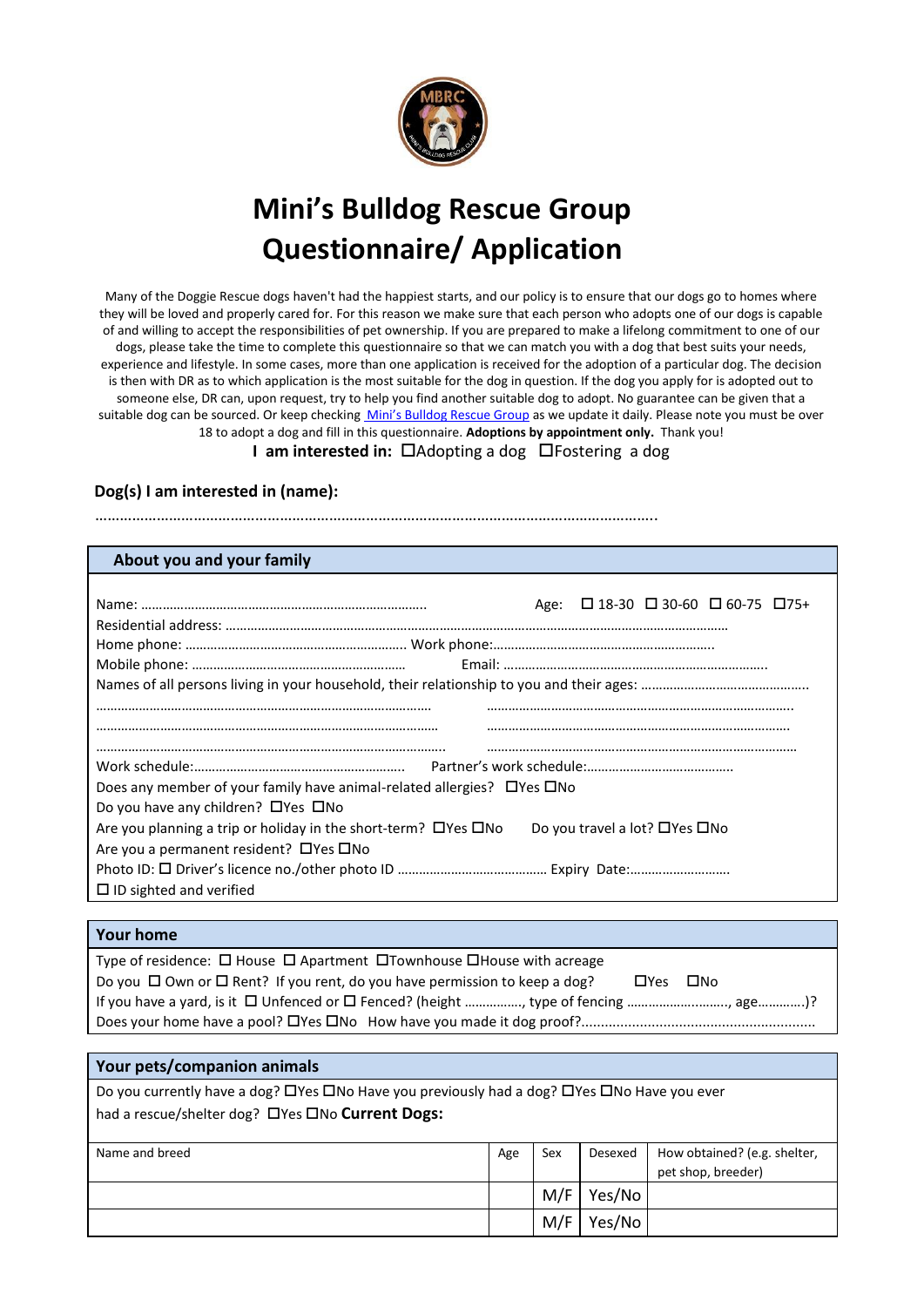| Have you ever trained a dog? $\Box$ Yes $\Box$ No<br>If yes, what kind of training? OBasic commands OPuppy classes OObedience classes ODog sport or |       |                                                      |        |  |
|-----------------------------------------------------------------------------------------------------------------------------------------------------|-------|------------------------------------------------------|--------|--|
|                                                                                                                                                     |       |                                                      |        |  |
|                                                                                                                                                     |       | M/F                                                  | Yes/No |  |
| <b>Previous Dogs:</b>                                                                                                                               |       |                                                      |        |  |
| <b>Breed</b>                                                                                                                                        | lost) | Where is the dog now? (e.g. deceased, rehomed, sold, |        |  |
|                                                                                                                                                     |       |                                                      |        |  |
|                                                                                                                                                     |       |                                                      |        |  |
| Your new dog                                                                                                                                        |       |                                                      |        |  |

| Why do you want a dog? $\square$ Companion $\square$ Guard dog $\square$ Dog sport/obedience $\square$ Working dog |
|--------------------------------------------------------------------------------------------------------------------|
|                                                                                                                    |
|                                                                                                                    |

# **Please indicate your preferences (you may select more than one option in each category):**

| Gender:         | $\square$ Female<br>$\Box$ Either<br>$\square$ Male                                                       |
|-----------------|-----------------------------------------------------------------------------------------------------------|
|                 | $\Box$ Puppy (under 12 weeks) $\Box$ Juvenile (3-6 months) $\Box$ Young adult (7-18 months) $\Box$ Adult  |
| Age:            | $\Box$ Mature (5+ years)                                                                                  |
| Size:           | $\Box$ Toy $\Box$ Small $\Box$ Medium<br>$\Box$ Large<br>$\Box$ Giant                                     |
| Activity level: | $\Box$ Low $\Box$ Moderate $\Box$ Fairly Active $\Box$ Energetic                                          |
|                 | $\Box$ Low shedding (e.g. poodle) $\Box$ short (e.g mini foxy) $\Box$ Medium (e.g. cocker spaniel) $\Box$ |
| Coat:           | Long (e.g. Pomeranian)                                                                                    |
| Breed (s):      |                                                                                                           |

| Is it essential that your dog is already housetrained? $\Box$ Yes $\Box$ No Is it                            |
|--------------------------------------------------------------------------------------------------------------|
| essential that your dog is social with other dogs? □ Yes □ No                                                |
| Is it essential that your dog is good with children? $\Box$ Yes $\Box$ No                                    |
|                                                                                                              |
| Do you want your dog to breed and have puppies? □ Yes □ No □ Unsure                                          |
| How many hours will your dog be alone each week? □ None □ 10-20hrs □ 20-30hrs □ 30-50hrs                     |
| Where will your dog be left when he/she is alone? $\Box$ Indoors $\Box$ Outdoors $\Box$ Access to both       |
| When you are home, where will your dog be? $\Box$ Indoors $\Box$ Outdoors $\Box$ Access to both              |
|                                                                                                              |
|                                                                                                              |
|                                                                                                              |
| How will you handle your dog's exercise needs? (e.g. How often will you walk your dog and for how long?)     |
|                                                                                                              |
|                                                                                                              |
|                                                                                                              |
| If necessary, would you be willing to attend obedience or general dog training classes? $\Box$ Yes $\Box$ No |
| Your dog may live for more than 15 years, what would you do if you could no longer care for your dog?        |
|                                                                                                              |
|                                                                                                              |
| Do you have any concerns about owning a dog? $\Box$ Yes $\Box$ No                                            |
|                                                                                                              |
|                                                                                                              |
|                                                                                                              |